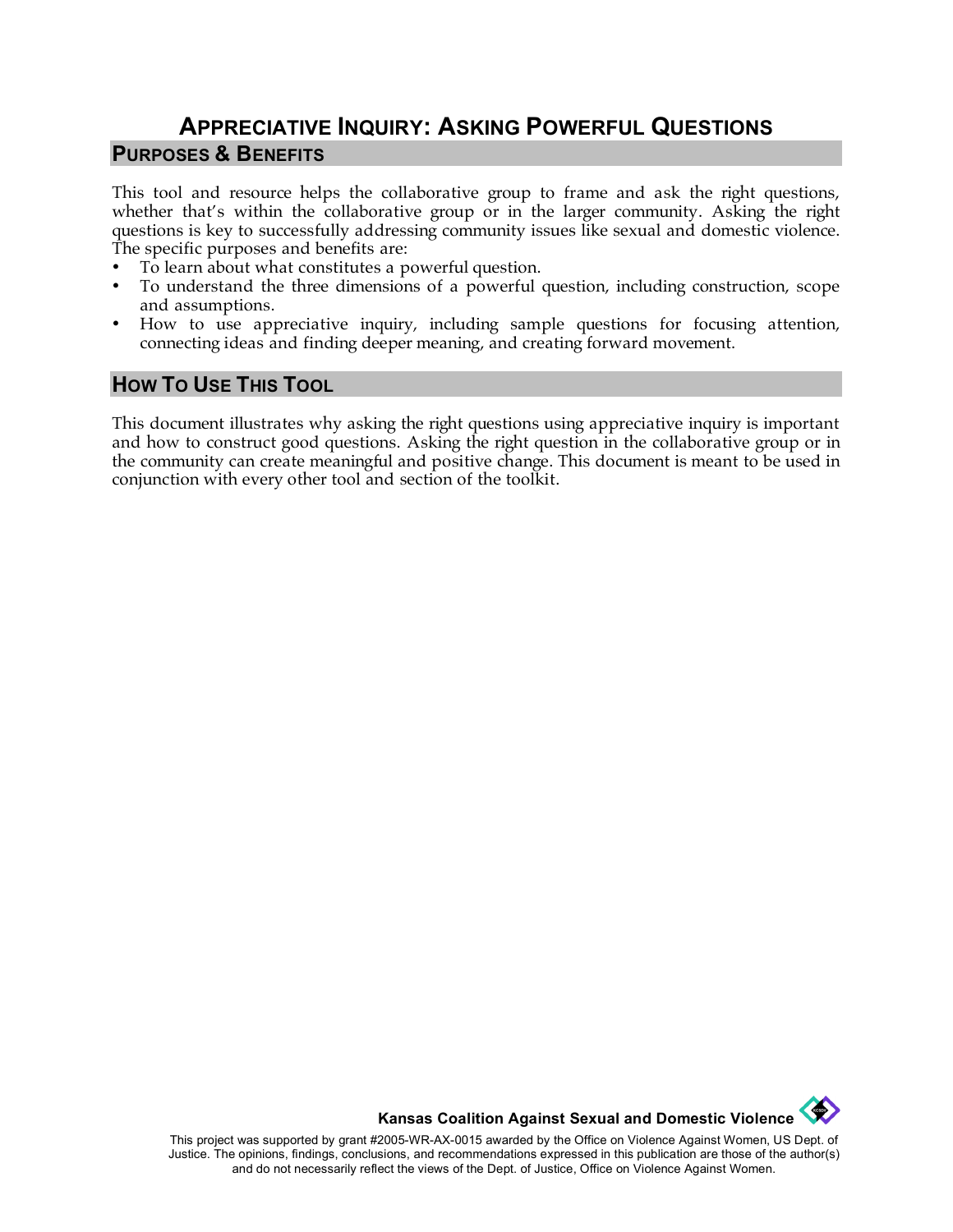## **APPRECIATIVE INQUIRY: ASKING POWERFUL QUESTIONS**

### **What is a powerful question?**

While you may not readily be able to articulate all of the aspects of a powerful question, we recognize one when we see it. For example, rank the following questions, with 1 being the most powerful:

- 1. What time is it?
- 2. What possibilities exist that we have not thought of yet?
- 3. What does it mean to be ethical?
- 4. Did you take a shower?

A powerful question:

- Is thought-provoking and invites reflection and finding deeper meaning
- Expands possibilities or focuses attention
- Brings underlying assumptions to light
- Stimulates curiosity and creativity
- Can help a group move forward

### **The dimensions of a powerful question**

There are three dimensions to a powerful question:

1. **Construction**—The construction of a question can make a critical difference in either opening our minds or narrowing the possibilities we consider.

Review the following key question construction words on a continuum from less powerful questions to more powerful questions:

| <b>Less Powerful Questions</b> |       |     |      |       |      | <b>More Powerful Questions</b> |                  |                |  |  |
|--------------------------------|-------|-----|------|-------|------|--------------------------------|------------------|----------------|--|--|
|                                |       |     |      |       |      |                                |                  |                |  |  |
|                                |       |     |      |       |      |                                |                  |                |  |  |
| Yes/no                         | Which | Who | When | Where | What | How                            | Whv <sup>*</sup> | <b>What If</b> |  |  |

Now consider the construction of the following questions:

- *Are victims in our community getting the services they need?*
- *What is it about our community that supports healthy relationships for all of its citizens?*
- *How can we prevent sexual and domestic violence from occurring in the first place?*
- *Why\* is it that so many families in that area of town experience violence?*
- *What if we got it right? (Creating a community that supports non-violence and healthy relationships.)*

As you move from simple yes/no questions to why to what if, the question stimulates more reflective thinking and more creative responses.



**Kansas Coalition Against Sexual and Domestic Violence**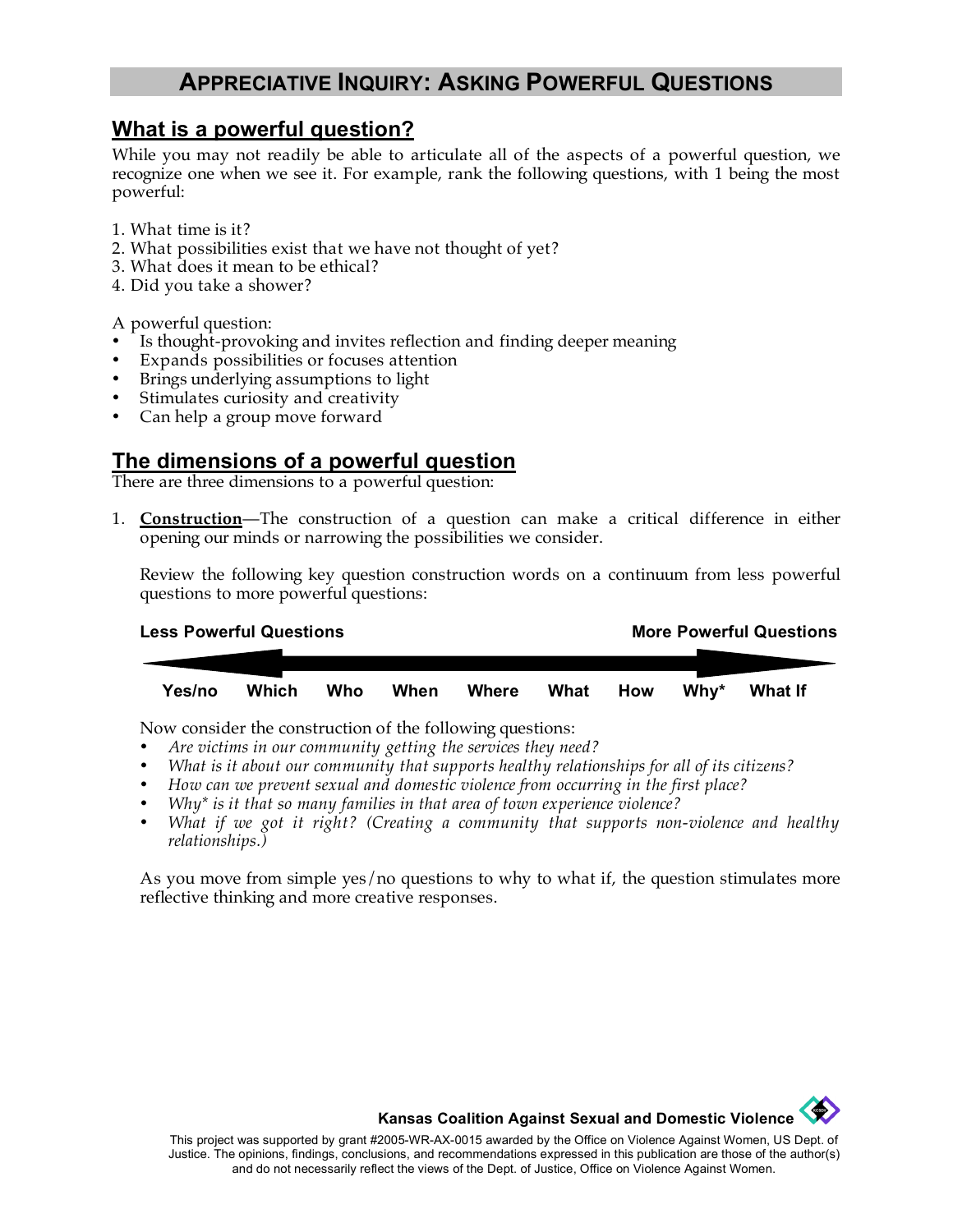**\*A note about the continuum and example questions above:** Unless a why question is carefully constructed, as the example question above illustrates, it can evoke a defensive response, because people try to justify their answer rather than proceed in a spirit of inquiry (e.g., Why does our collaborative fail to reach the larger community?).

2. **Scope**—The scope of a question must match the need we are addressing or the discovery that we're trying to make.

Note the impact of scope below:

- *How can we best share information as a team?*
- *How can we best share information as a coalition?*
- *How can we best share information with our community?*

The questions above progressively broaden in scope. Sometimes questions are interesting, but are outside the scope of our capacity (e.g., *How can we change the social norms in our society that support male superiority and sexual entitlement?*).

3. **Assumptions**—Almost all questions, explicit or implicit, have some degree of assumptions built into them.

Review and discuss the assumptions imbedded in the following sets of questions:

- *A. How can we create a bilingual education system in Kansas?*
- *B. What is best way to educate English and non-English speaking students alike?*
- *A. What did we do wrong, and who is responsible?*
- *B. What can we learn from what has happened, and what are the possibilities now?*
- *A. How can we address the lack of cooperation between collaborative partners?*
- *B. What are all the possibilities for collaboration between our agencies?*

Which questions assume a solution? Which assume error or blame, leading to narrow discussions or defensiveness? Which stimulate reflection, creativity, and/or collaboration among those involved?

Examine each question for any unconscious beliefs it may introduce:

- What assumptions or beliefs are we introducing with this question?
- How would we approach this issue if we had an entirely different belief system?

### **Using Appreciative Inquiry**

Pay attention to the construction, scope, and assumptions of the questions you ask. When working with groups, spend time crafting the questions they will address:

- 1. Start by discussing the end-in-mind for the discussion or process.
- 2. Work with planning partners to write down several questions relevant to the topic.
- 3. Discuss and rate the questions.
	- Which is best constructed to promote reflection and creativity?
	- Which has the right scope for the end-in-mind?
	- What are the underlying assumptions embedded in each question? The goal is not always to make the question assumption free; work to make sure it has the right assumptions to move your group forward.
- 4. Experiment with changing the construction and scope to get a feel for how each can change the direction of the inquiry.
- 5. Give each question the "genuine test." Is this a question to which we do not already know the answer? If we already know the answer or have a preset right response, it is not inquiry.
- 6. Run the question by an outside key informant to see how well the question works and where it leads the discussion.